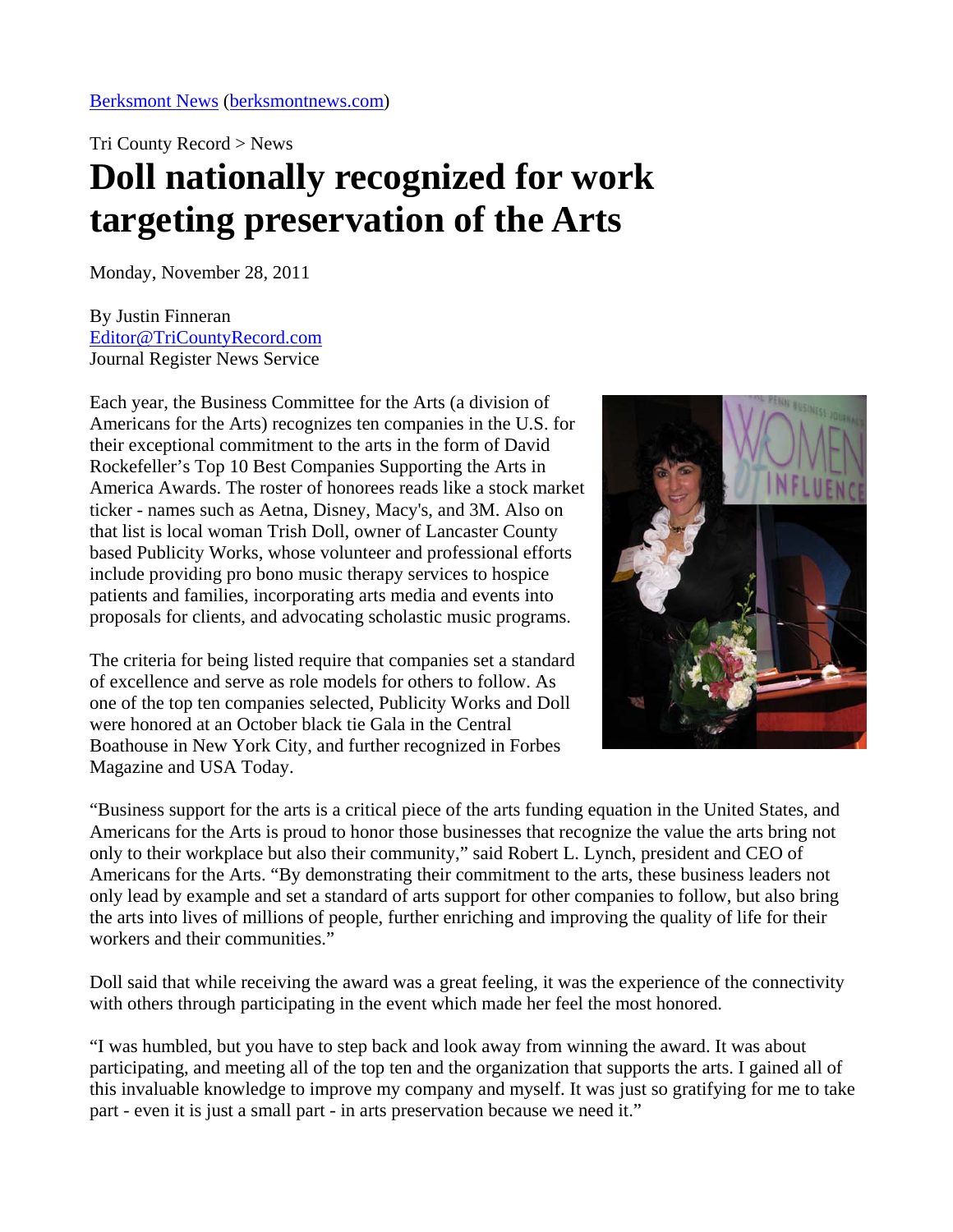Doll has a strong lineage of string music in her family, as two of her uncles were members of the Philadelphia Orchestra's strings section. She gravitated toward the violin, and began taking lessons at the age of five. Her history of volunteerism coupled with the arts began when a healthcare client of Publicity Works approached her to ask if she would be interested in playing her violin for hospice patients. Although the undertaking required a year and a half of training in order to become hospice certified in music therapy, Doll happily agreed to do so.

"Music therapy is just another way that music impacts our lives." Doll said. "There are many studies on how music impacts people who are near the end of their lives, and how they can remember music and benefit from music therapy. It is so powerful, and I think that the magnitude of the arts in general is often underrepresented."

Doll's most personal endeavor for preservation of the arts came in 2009, when the ELANCO School District proposed cuts which would have eliminated the classical strings program. Not only was she vested as a musician and a patron of the arts herself, but the cuts were targeting a program in which both of her children were involved in as students and young musicians.

"I received a letter – the same letter that was sent out to all of the parents of kids in the strings program – saying that they were going to cut the strings program," Doll explained, "and I thought 'this cannot be happening.' So I planned a grassroots initiative, and I called it Save Our Strings."

As part of the Save Our Strings effort, Doll gathered supporters, parents, and ELANCO graduates who were professional musicians to stand beside her. She then created a PR campaign, and publicized and organized the campaign over a period of six months.

"It helped to reverse the decision of the school board. It is no longer a full-time program, only parttime, but at least it is safe."

She said that while she had done a great deal of volunteering the Save Our Strings provided her with an unprecedented feeling of accomplishment.

"Not only did we save the strings, but we saved the kids too. It goes back to the children and the efforts we put into helping our kids."

In addition to volunteering to support the arts, she has intertwined the arts in her professional life as well. Anyone familiar with Publicity Works knows that Trish's violin is her businesses' hallmark. The concept presented itself to her about ten years ago.

"I had a real estate client who asked me to bring my violin, because he wanted to hear me play. As he was reviewing my marketing proposal, I was serenading him with my violin and he started crying. I was blown away by that. Since then my violin has been the brand for my company (and) is in all of my material. That was an 'ah-ha moment' where I realized that I could integrate music into my business. That one client meeting was so impactful, and it was from that moment that I really started putting my music into my business."

Another memorable moment where Doll incorporated art with marketing came when she combined a client's book launch with a musical presentation of Aaron Copland's A Lincoln Portrait performed by the Reading Pops Orchestra and Muhlenberg Community Chorus.